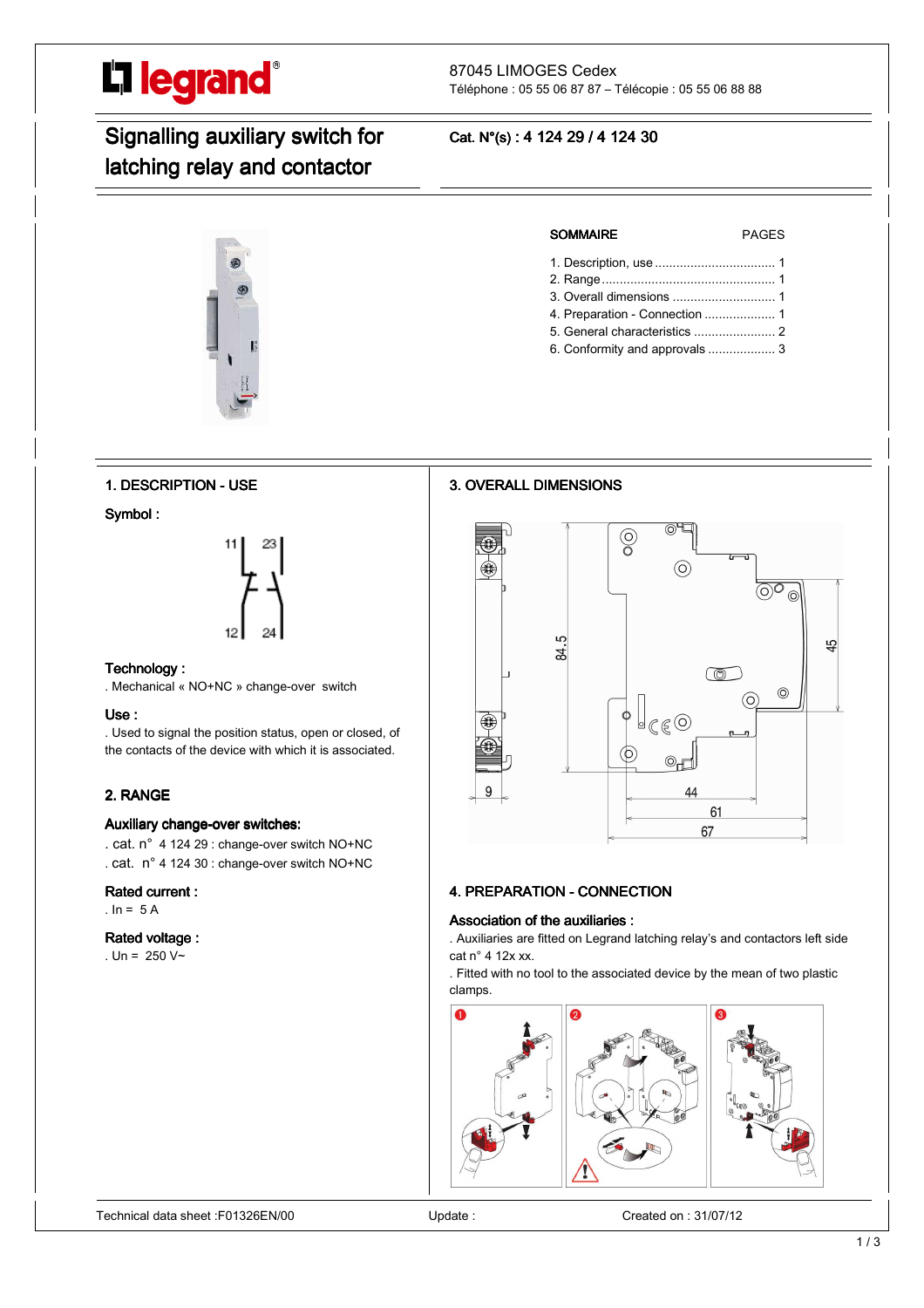# Signalling auxiliary switch for latching relay and contactor

### 4. PREPARATION - CONNECTION (continued)

. to a contactor : 2 change-over auxiliary switches maximum (2 auxiliaries cat. n° 4 124 29 or 2 auxiliaries cat. n° 4 124 30)

. to a latching relay : 2 auxiliaries maximum, whether two change-over auxiliary switches (cat. n° 4 124 29), whether one centralized control auxiliary (cat. n° 4 124 33 or 4 124 34) and one change-over auxiliary switch (cat. n° 4 124 29), whether one maintained control auxiliary (cat. n° 4 124 37) and one change-over auxiliary switch (cat. 4 124 29). Auxiliaries Cat. No. 4 124 33, 4 124 34 or 4 124 37 must be placed directly next to the pulse operated latching relay.

#### Compatibility:

 . « NC + NO » item cat. n° 4 124 29 can be associated to

> - single pole, double pole and four pole latching relay

- 16 A and 25 A double pole contactors
- (« NO+NC », « 2 NO », « 2 NC ») one module wide

 . « NC + NO » auxiliary cat.n° 4 124 30 fits contactors 16 A and 25 A triple pole and four pole (« 2NO+2NC », « 3NO », « 3NO+1NC », « 4NC », « 4NO »), 2 module wide

#### Installation software :

. XL PRO

#### Wiring diagram:



#### Operating positions:

. Vertical, horizontal, flat

#### Fixing:

. On EN 50-055 or DIN 35 symmetrical rail, by the mean of the associated device

#### Connection:

. Terminals protected against direct contact (IP 20 wired device)

- . Cage terminals, with disengageable or captive screws
- . Terminal depth : 8 mm
- . Terminal capacity :
- 1 x 2.5 mm<sup>2</sup> flexible (with or without ferrule) ou rigid cable

Technical data sheet :F01326EN/00 Update :

Cat. N°(s): 4 124 29 / 4 124 30

#### 4. PREPARATION - CONNECTION (continued)

#### Tools recommended :

. For terminals : screwdriver, insulated or not, Pozidriv n° 1 or 4 mm blade.

#### Resistance to tremors :

. No change of contact state during the "resistance to tremors" test in accordance with EN 60898 standard

#### Operation:

. Contacts are operated by the associated latching relay or contactor

#### Protection degree:

. Terminal ingress protection : IP2x (device connected) in accordance with IEC 529, EN 60529 and NF C 20-010 standard.

- . Front face ingress protection : IP3XD
- . Classe II, front face behind a cabinet faceplate
- . Protection against mechanical shocks : IK04 according to NF EN 50-102 / NF C 20-015 (juin 1995) standard

#### 5. GENERAL CHARACTERISTICS:

#### Marking:

. Front face, by permanent ink pad printing







j

# L<sub>i</sub>legrand